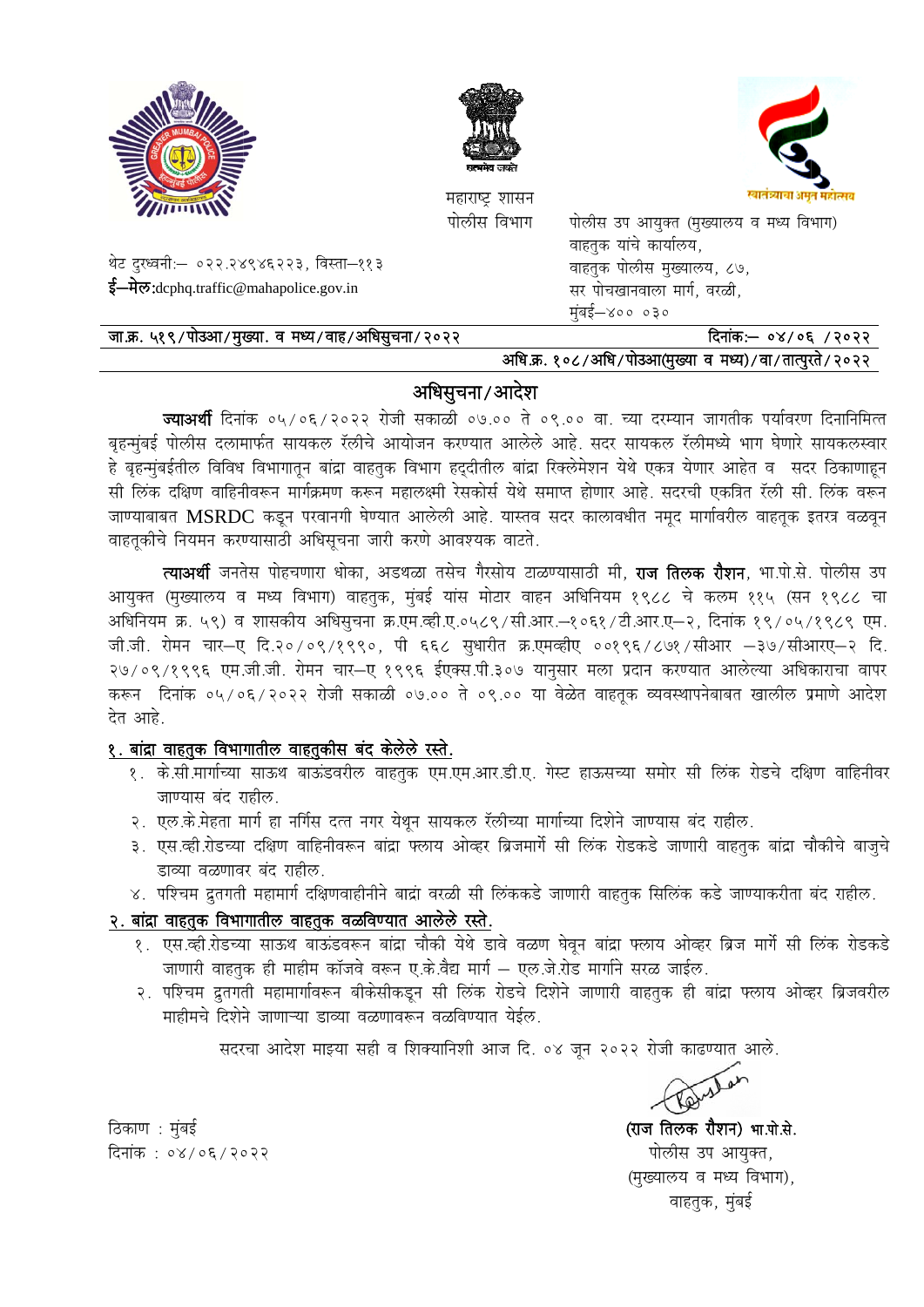





महाराष्ट्र शासन पोलीस<sup>्</sup>विभाग <sup>पं</sup>

वाहतुक यांचे कार्यालय, वाहतुक पोलीस मुख्यालय, ८७, सर पोचखानवाला मार्ग, वरळी, मुंबई—४०० ०३० पोलीस उप आयुक्त (मुख्यालय व मध्य

### जा.क्र. ५१९/पोउआ/मुख्या. व मध्य/वाह/वार्तापत्र/२०२२

थेट दुरध्वनी:— ०२२.२४९४६२२३, विस्ता—११३

ई—मेल:dcphq.traffic@mahapolice.gov.in

### दिनांक:—०४/०६/२०२२

## वार्तापत्र

बृहन्मुंबई पोलीस दलामार्फत सायकल रॅलीचे आयोजन करण्यात आलेले आहे. सदर सायकल रॅलीमध्ये भाग घेणारे सायकलस्वार हे बृहन्मुंबईतील विविध विभागातून बांद्रा वाहतुक विभाग हद्दीतील बांद्रा रिक्लेमेशन येथे एकत्र येणार आहेत व सदर ठिकाणाहून सी लिक दक्षिण वाहिनीवरून मार्गक्रमण करून महालक्ष्मी रेसकोर्स येथे समाप्त होणार आहे. सदरची एकत्रित रॅली सी. लिंक वरून जाण्याबाबत  $\mathbf{MSRDC}$  कडून परवानगी घेण्यात आलेली आहे. यास्तव सदर कालावधीत नमूद मार्गावरील वाहतूक इतरत्र वळवून वाहतूकीचे नियमन करण्यासाठी वाहतूकीच्या मार्गात खालील प्रमाणे बदल करण्यात येत आहेत. दिनांक ०५/०६/२०२२ रोजी सकाळी ०७.०० ते ०९.०० वा. च्या दरम्यान जागतीक पर्यावरण दिनानिमित्त द्र्यालय व मध्य विभाग)<br>य, ८७,<br>वरळी,<br>वरळी,<br>संकं:—०४/०६/२०२२<br>पर्यावरण दिनानिमित्त<br>रॅलीमध्ये भाग घेणारे<br>एकत्र येणार आहेत व<br>आहे. सदस्वी एकत्रित<br>असरे बदल करण्यात येत<br>शेल.<br>शेल.<br>गुक बांद्रा चौकीचे<br>जाण्याकरीता बंद<br>जाण्याकरीता बंद

## १. बांद्रा वाहतुक विभागातील वाहतुकीस बंद केलेले रस्ते.

- १. के.सी.मार्गाच्या साऊथ बाऊंडवरील वाहतुक एम.एम.आर.डी.ए. गेस्ट हाऊसच्या समोर सी लिंक रोडचे दक्षिण वाहिनीवर जाण्यास बंद राहील.
- २. एल.के.मेहता मार्ग हा नर्गिस दत्त नगर येथून सायकल रॅलीच्या मार्गाच्या दिशेने जाण्यास बंद राहील.
- ३. एस.व्ही रोडच्या दक्षिण वाहिनीवरून बांद्रा फ्लाय ओव्हर ब्रिजमार्गे सी लिंक रोडकडे जाणारी वाहतुक बांद्रा चौकीचे बाजुचे डाव्या वळणावर बंद राहील.
- ४. पश्चिम द्रुतगती महामार्ग दक्षिणवाहीनीने बाद्रां वरळी सी लिंककडे जाणारी वाहतुक सिलिंक कडे जाण्याकरीता बंद राहील.

### २. बांद्रा वाहतुक विभागातील वाहतुक वळविण्यात आलेले रस्ते.

- १. एस.व्ही.रोडच्या साऊथ बाऊंडवरून बांद्रा चौकी येथे डावे वळण घेवून बांद्रा फ्लाय ओव्हर ब्रिज मार्गे सी लिंक रोडकडे जाणारी वाहतुक ही माहीम कॉजवे वरून ए.के.वैद्य मार्ग — एल.जे.रोड मार्गाने सरळ उपलब्ध करून देण्यात येत आहे.
- २. पश्चिम द्रुतगती महामार्गावरून बीकेसीकडून सी लिंक रोडचे दिशेने जाणारी वाहतुक ही बांद्रा फ्लाय ओव्हर ब्रिजवरील माहीमचे दिशेने जाणाऱ्या मार्गावर वळविण्यात येत आहे.

(राज तिलक रौशन) भा.पो.से. पोलीस उप आयुक्त, (मुख्यालय व मध्य विभाग), वाहतुक, मुंबई

ठिकाण : मुंबई दिनांक : ०४/०६/२०२२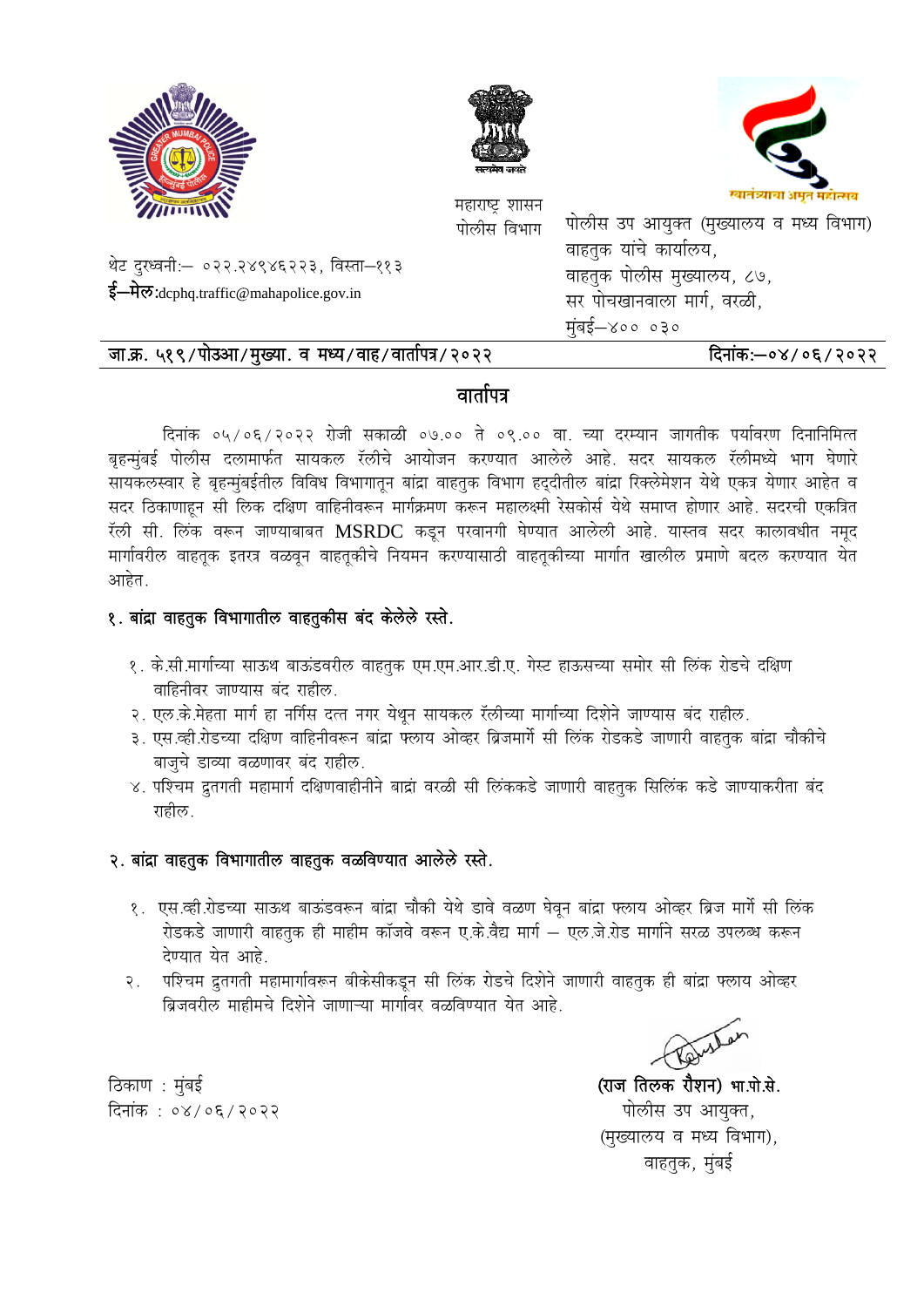





महाराष्ट शासन पोलीस विभाग

Office of the.

Dy. Commissioner of Police,

(H.O. & Central) Traffic, Mumbai.

Tel No. 022-24946223, EXT-113 Mail ID:-dcphq.traffic@mahapolice.gov.in

| Mail ID:-dcphq.traffic@mahapolice.gov.in              | Traffic Police Headquarter,                  |
|-------------------------------------------------------|----------------------------------------------|
|                                                       | Worli, Mumbai-400 030                        |
| O.W. No.519 /TCB/DCP/H.Q. & Central/Notification/2022 | Dated: 04 /06 /2022                          |
|                                                       | Noti, No-108 /Dep/Traffic/Temporary/Noti,/20 |
|                                                       |                                              |

# **NOTIFICATION / ORDER**

WHEREAS, On dated 05/06/2022 on the occasion of WORLD ENVIRONMENT DAY Geater Mumbai Police has organized Cycle Rally in Greater Mumbai between 07.00 hrs to 09.00 hrs. Participants from different part of the city will assamble at Bandra Reclamation, Bandra West in the jurisdiction of Banddra Traffic Division, Mumbai. And from thereon the Rally will proceed through South Bound of Sea Link, towards Race Course, Mahalaxmi. A necessary permission is obtained from MSRDC to proceed the rally through Sea Link. Hence it is necessary to close the South Bound of Sea Link from 07.00 hrs to 09.00 hrs.and for that period of time vehicular traffic of the said bound is need to be diverted by issuing a notification.

**THEREFORE,** In order prevent danger, obstruction and inconvenience to the public, I, Raj Tilak Roushan, I.P.S., Dy. Commissioner of Police (HQ & Central), Traffic Mumbai in exercise of the powers conferred upon me under section 115 of Motor Vehicles Act 1988 (Act No 59 of 1988) read with Government Notification No. MVA 0589/CR-1061/TRA-2, dated 19/05/1990 M.G.G. IV-A, Dt 20/09/1990 p. 668 Amended by No.MVAO 0196/ 871/CR-37/TRA-2, dt 27/09/1996 M.G.G. IV-A, 1996 Ex.p.307 do hereby order that following traffic arrangements is made on dated  $05/06/2022$  between 07.00 hrs to 09.00 hrs. on temporary basis.

### **NO ENTRY ROUTS**

- 1. There shall be NO ENTRY to vehicular movment on South Bound of K.C Road infront of MMRDA Guest House towards Sea Link South Bound.
- 2. There shall be NO ENTRY to the vehicular traffic on L.K. Mehta Road from Nargis Dutt Nagar towards **Cycle Rally rout**
- 3. Vehicular traffic proceeding from South Bound of S.V road through Bandra Fly over bridge towards Sea Link shall not be allowed to take left turn from the road beside Bandra Chowky.
- 4. There shall be NO ENTRY to the vehicular traffic proceeding through western express highway south bound towards Sea Link.

### Diversion in the Jurisdciton of Bandra Traffic Divison

- 1. Vehicular traffic proceeding from S.V.Road South Bound by taking left turn at Bandra Fly over towards Sea Link shall proceed straight through Mahim Causway- A.K. Vaidya Road- L.J.Road.
- 2. Vehicular Traffic proceeding from Western Express highway BKC towards Sea Link shall be diverted by taking left turn from Bandra Fly over bridge towards Mahim.

Issued under my seal and signature of the 04<sup>th</sup> day of June. 2022

(Rai Tilak Roushan) I.P.S. Dy. Commissioner of Police (HQ & Central) Traffic, Mumbai

Place:- Mumbai Dated:- 04 /06 /2022